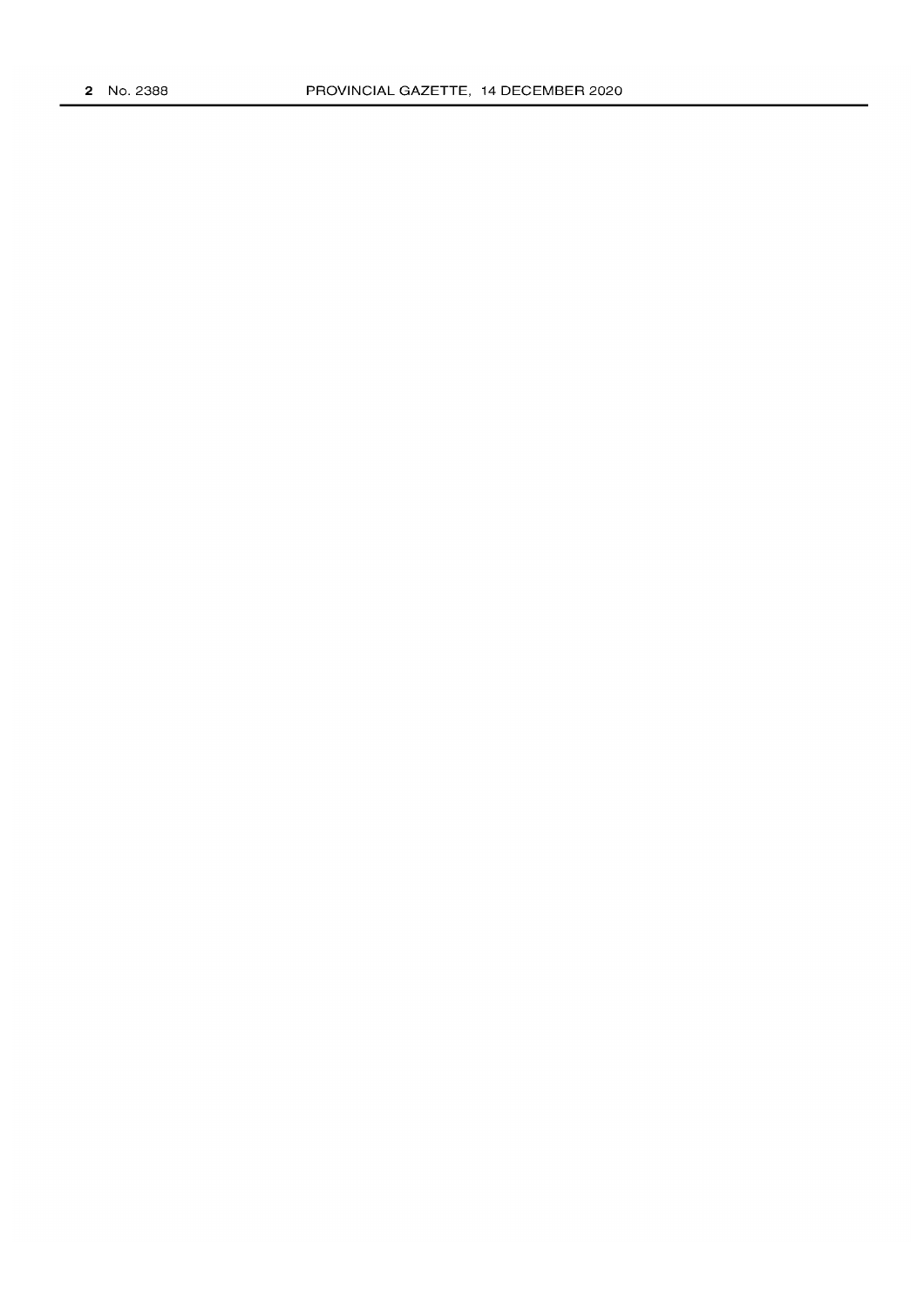# **CONTENTS**

|     |                                                                                                   | Gazette Page<br>No. | No. |
|-----|---------------------------------------------------------------------------------------------------|---------------------|-----|
|     | <b>GENERAL NOTICES • ALGEMENE KENNISGEWINGS</b>                                                   |                     |     |
| 122 | Spatial Planning and Land Use Management By-Law, 2016: Erven 486, 487 and 488, Warrenton Township | 2388                | 14  |